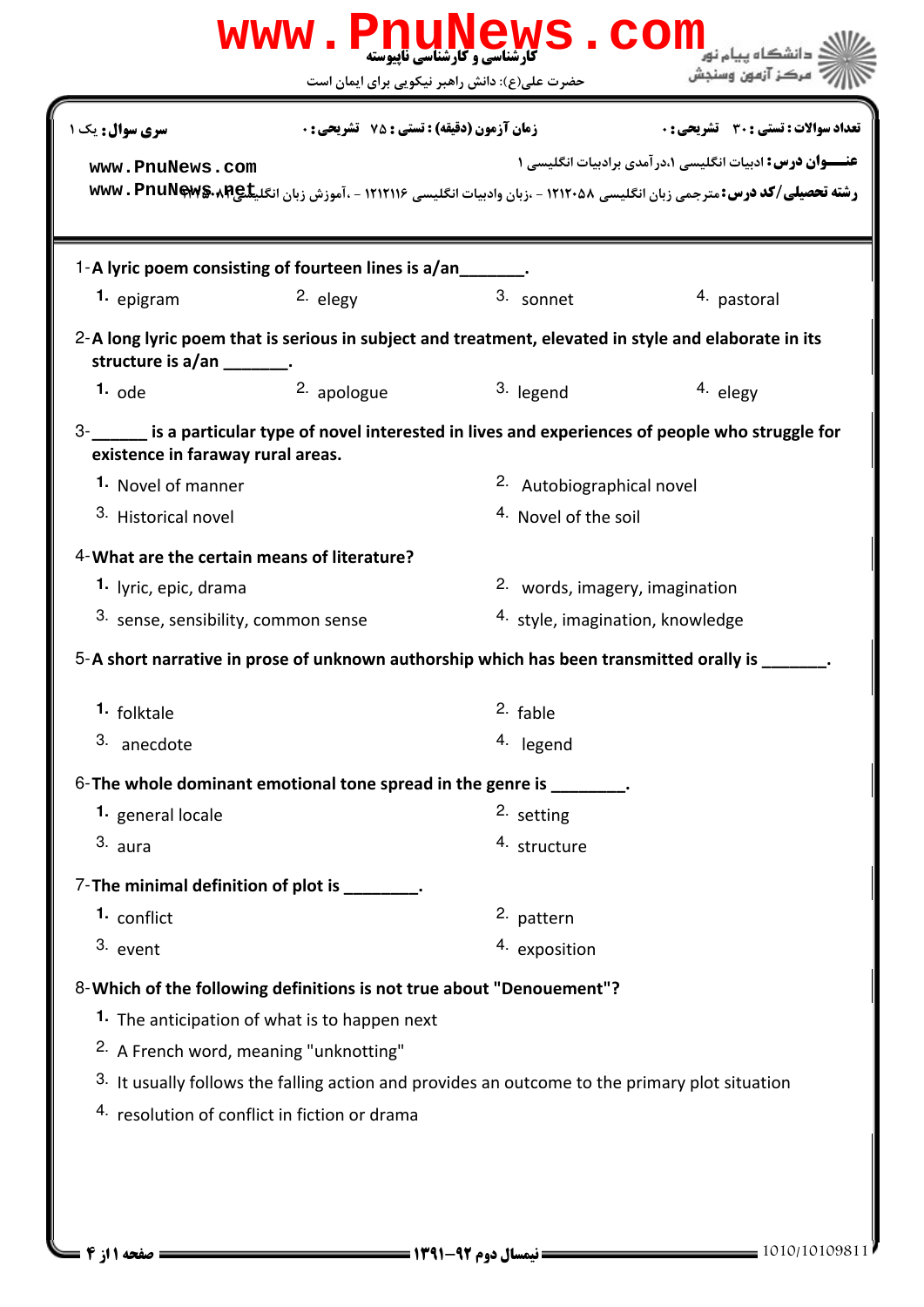| www.PnuNews.cor                                                                          |                                                    |                                               |                                                                                                                                                                             |  |  |  |
|------------------------------------------------------------------------------------------|----------------------------------------------------|-----------------------------------------------|-----------------------------------------------------------------------------------------------------------------------------------------------------------------------------|--|--|--|
|                                                                                          |                                                    | حضرت علی(ع): دانش راهبر نیکویی برای ایمان است | مركز آزمون وسنجش                                                                                                                                                            |  |  |  |
| <b>سری سوال :</b> یک ۱                                                                   | <b>زمان آزمون (دقیقه) : تستی : 75 ٪ تشریحی : 0</b> |                                               | <b>تعداد سوالات : تستي : 30 ٪ تشريحي : 0</b>                                                                                                                                |  |  |  |
| www.PnuNews.com                                                                          |                                                    |                                               | عنــوان درس: ادبیات انگلیسی ۱،درآمدی برادبیات انگلیسی ۱<br>رشته تحصیلی/کد درس: مترجمی زبان انگلیسی ۱۲۱۲۰۵۸ - ،زبان وادبیات انگلیسی ۱۲۱۲۱۱۶ - ،آموزش زبان انگلیکا&wwv . PnuN |  |  |  |
| is ______________.                                                                       |                                                    |                                               | 9-The structuring device whereby a scene from the fictional past is inserted into the fictional present                                                                     |  |  |  |
| 1. history                                                                               |                                                    | 2. curiosity                                  |                                                                                                                                                                             |  |  |  |
| 3. suspense                                                                              |                                                    | 4. flashback                                  |                                                                                                                                                                             |  |  |  |
| 10- Which of the following definitions is true about falling action?                     |                                                    |                                               |                                                                                                                                                                             |  |  |  |
| 1. the desire to know what has happened                                                  |                                                    |                                               |                                                                                                                                                                             |  |  |  |
| <sup>2.</sup> what theme or the meaning of the story will prove to be                    |                                                    |                                               |                                                                                                                                                                             |  |  |  |
| 3. a false lead, something that misdirects expectations                                  |                                                    |                                               |                                                                                                                                                                             |  |  |  |
| 4. the part of a play that follows the climax of a dramatic event                        |                                                    |                                               |                                                                                                                                                                             |  |  |  |
| 11-The other name for climax is ________.                                                |                                                    |                                               |                                                                                                                                                                             |  |  |  |
| 1. exposition                                                                            |                                                    | <sup>2.</sup> resolution                      |                                                                                                                                                                             |  |  |  |
| 3. turning point                                                                         |                                                    | 4. conclusion                                 |                                                                                                                                                                             |  |  |  |
| 12-______ is applied to any unanticipated intervener who resolves a difficult situation. |                                                    |                                               |                                                                                                                                                                             |  |  |  |
| 1. Suspense                                                                              |                                                    | <sup>2.</sup> Deus ex Machina                 |                                                                                                                                                                             |  |  |  |
| 3. Curiosity                                                                             |                                                    | 4. Expectation                                |                                                                                                                                                                             |  |  |  |
| 13-"The Ambitious Turtle" by Aesop is an example of _______.                             |                                                    |                                               |                                                                                                                                                                             |  |  |  |
| 1. folktale                                                                              | 2. anecdote                                        | 3. fable                                      | 4. legend                                                                                                                                                                   |  |  |  |
| 14- is the first and finest prose masterpiece of the Italian Renaissance.                |                                                    |                                               |                                                                                                                                                                             |  |  |  |
| 1. The Merchant and the Genie                                                            |                                                    |                                               |                                                                                                                                                                             |  |  |  |
| <sup>2.</sup> The Thousand and One Nights                                                |                                                    |                                               |                                                                                                                                                                             |  |  |  |
| <sup>3.</sup> The Decameron                                                              |                                                    |                                               |                                                                                                                                                                             |  |  |  |
| 4. The Fox and the Crow                                                                  |                                                    |                                               |                                                                                                                                                                             |  |  |  |
| 15-"Once Upon a Time" by Gordimer has a/an _______ ending.                               |                                                    |                                               |                                                                                                                                                                             |  |  |  |
| 1. indeterminate                                                                         |                                                    | <sup>2.</sup> determinate                     |                                                                                                                                                                             |  |  |  |
| 3. happy                                                                                 |                                                    | 4. surprise                                   |                                                                                                                                                                             |  |  |  |
| will", this is definition of _________ character.                                        |                                                    |                                               | 16-"A person real or fictional who, whatever his or her past or conditioning can change by an act of                                                                        |  |  |  |
| 1. existential                                                                           |                                                    | 2. dynamic                                    |                                                                                                                                                                             |  |  |  |
| $3.$ flat                                                                                |                                                    | 4. minor                                      |                                                                                                                                                                             |  |  |  |
|                                                                                          |                                                    |                                               |                                                                                                                                                                             |  |  |  |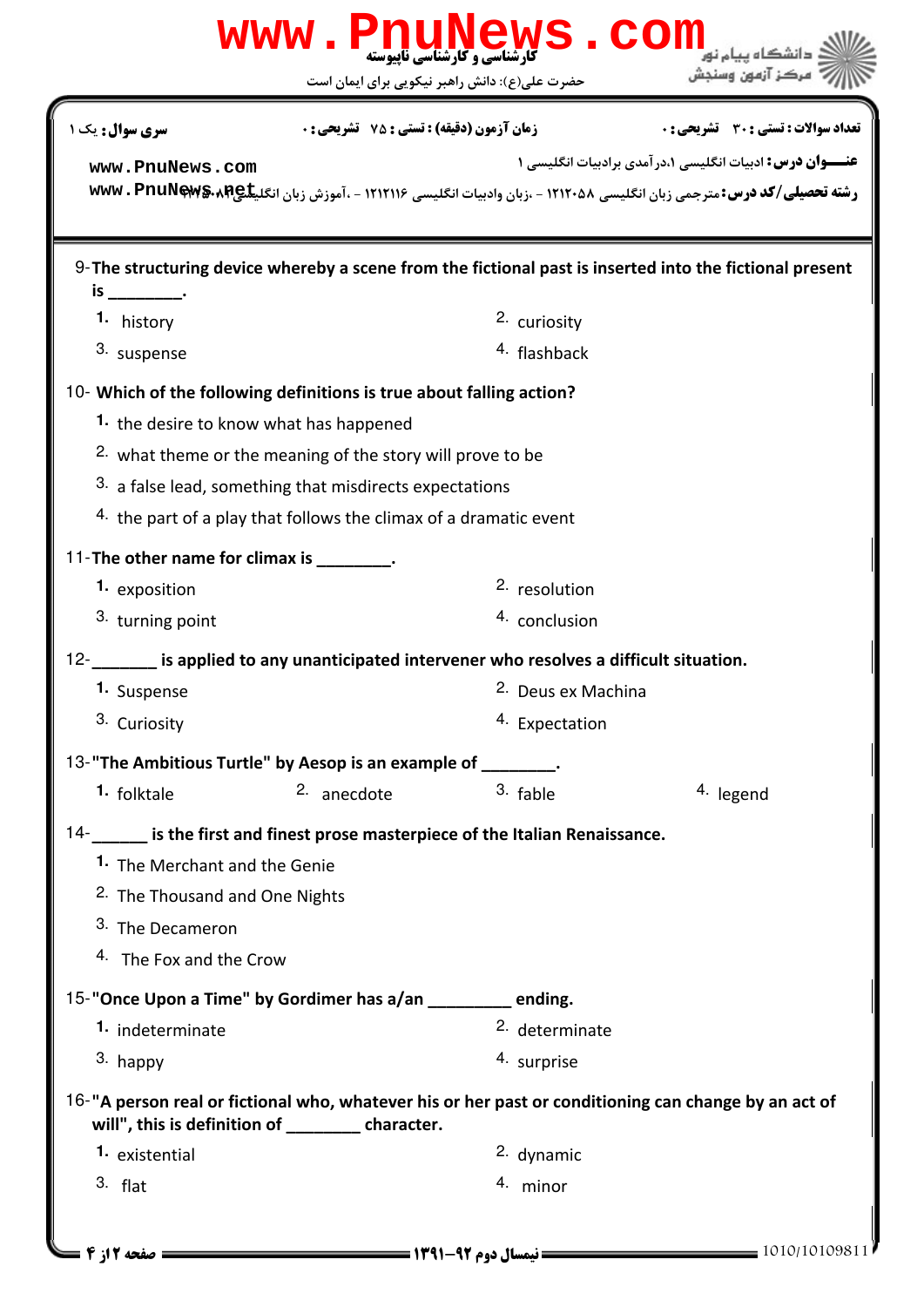| www.PnuNews.com<br><b>تارشناسی و کارشناسی ناپیوسته</b><br>کارشناسی و کارشناسی ناپیوسته |                                                                                                                  |                     |                                                           |  |  |  |
|----------------------------------------------------------------------------------------|------------------------------------------------------------------------------------------------------------------|---------------------|-----------------------------------------------------------|--|--|--|
|                                                                                        | حضرت علی(ع): دانش راهبر نیکویی برای ایمان است                                                                    |                     | مركز آزمون وسنجش                                          |  |  |  |
| <b>سری سوال :</b> یک ۱                                                                 | <b>زمان آزمون (دقیقه) : تستی : 75 ٪ تشریحی : 0</b>                                                               |                     | <b>تعداد سوالات : تستی : 30 ٪ تشریحی : 0</b>              |  |  |  |
| www.PnuNews.com                                                                        | رشته تحصیلی/کد درس: مترجمی زبان انگلیسی ۱۲۱۲۰۵۸ - ،زبان وادبیات انگلیسی ۱۲۱۲۱۱۶ - ،آموزش زبان انگلیکا&wwv . PnuN |                     | عنـــوان درس: ادبیات انگلیسی ۱،در آمدی برادبیات انگلیسی ۱ |  |  |  |
|                                                                                        | 17-"Miss Brill" by Katherine Mansfield is narrated in _______ point of view.                                     |                     |                                                           |  |  |  |
| 1. limited omniscient                                                                  |                                                                                                                  | 2. omniscient       |                                                           |  |  |  |
| 3. objective                                                                           |                                                                                                                  | 4. first person     |                                                           |  |  |  |
|                                                                                        | 18-Hemingway's "Hills Like White Elephants" has _______ point of view.                                           |                     |                                                           |  |  |  |
| 1. limited omniscient                                                                  |                                                                                                                  | 2. objective        |                                                           |  |  |  |
| 3. first person                                                                        |                                                                                                                  | 4. omniscient       |                                                           |  |  |  |
|                                                                                        | 19-In the above story, Hemingway shows the main characters as wanderers by                                       |                     |                                                           |  |  |  |
| 1. over drinking                                                                       |                                                                                                                  |                     |                                                           |  |  |  |
| 2. meaningless conversations                                                           |                                                                                                                  |                     |                                                           |  |  |  |
| 3. suitcases with labels of different cities                                           |                                                                                                                  |                     |                                                           |  |  |  |
| 4. Bohemian clothes                                                                    |                                                                                                                  |                     |                                                           |  |  |  |
|                                                                                        | 20- "Fields of grain and trees" in the same story is a symbol of _______.                                        |                     |                                                           |  |  |  |
| 1. farming                                                                             |                                                                                                                  | 2. summer           |                                                           |  |  |  |
| 3. fertility                                                                           |                                                                                                                  | 4. abortion         |                                                           |  |  |  |
| on.                                                                                    | 21-         is refrence in a story to history, the Bible, Literature, painting, music, and so                    |                     |                                                           |  |  |  |
| 1. message                                                                             |                                                                                                                  | 2. subject          |                                                           |  |  |  |
| 3. symbol                                                                              |                                                                                                                  | 4. allusion         |                                                           |  |  |  |
|                                                                                        | 22-Hughes's "snow" and "night" convey____ and ____ in "On the Road".                                             |                     |                                                           |  |  |  |
| 1. purity, anger                                                                       |                                                                                                                  | 2. survival, anger  |                                                           |  |  |  |
| 3. whites, blacks                                                                      |                                                                                                                  | 4. paradise, heaven |                                                           |  |  |  |
|                                                                                        | 23-A generalized, abstract paraphrase of the inferred central or dominant idea of a story is ______.             |                     |                                                           |  |  |  |
| 1. theme                                                                               | 2. subject                                                                                                       | 3. plot summary     | 4. message                                                |  |  |  |
|                                                                                        |                                                                                                                  |                     |                                                           |  |  |  |
|                                                                                        |                                                                                                                  |                     |                                                           |  |  |  |
|                                                                                        |                                                                                                                  |                     |                                                           |  |  |  |
|                                                                                        |                                                                                                                  |                     |                                                           |  |  |  |